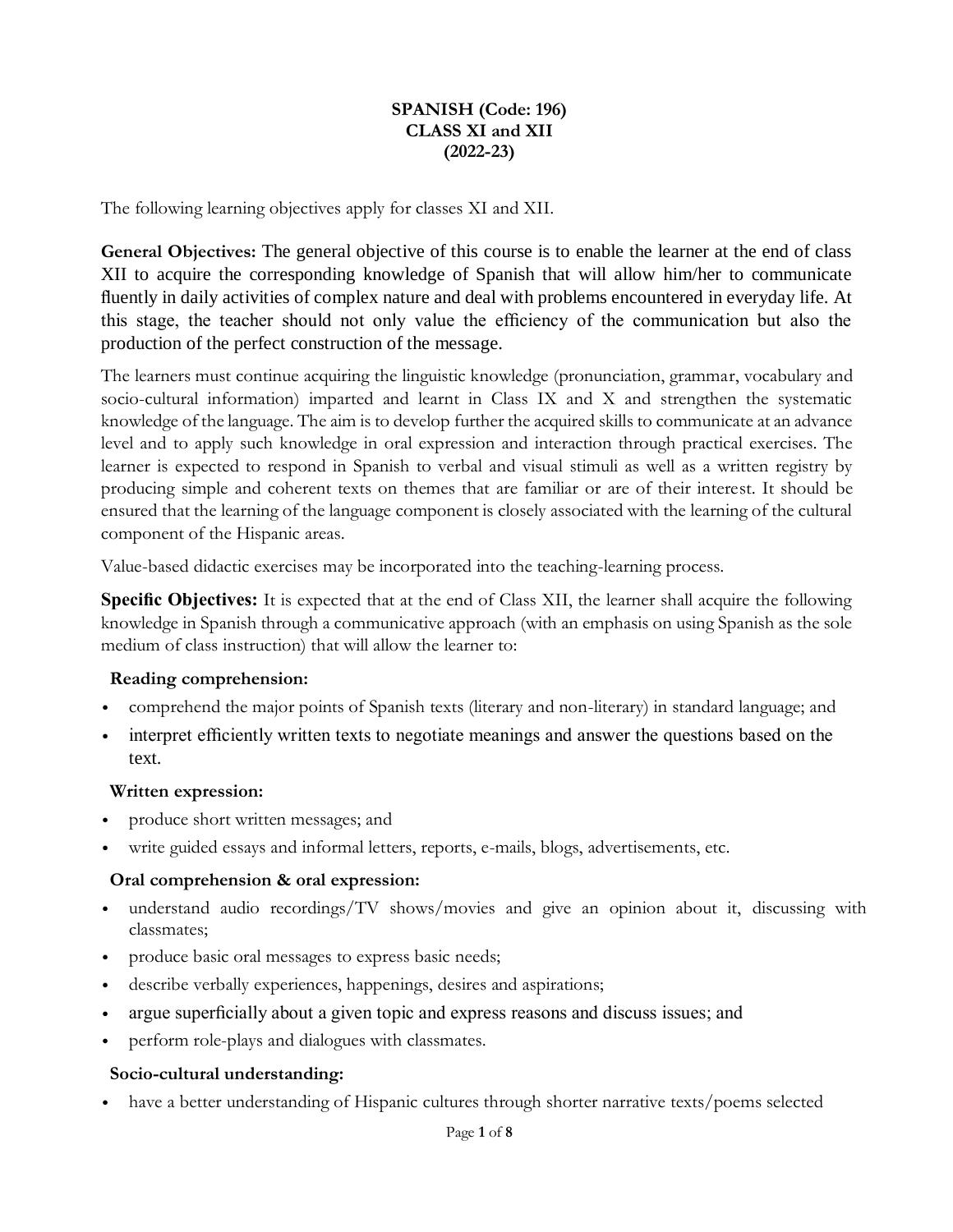from Spanish and Latin-American Literature; and

• acquire basic knowledge about some specific issues of Hispanic geography, history and art.

# **Class XI**

# (2022-23)

**Time: 3 hours Marks: 80**

 **Marks**

# **Section - A: Applied Grammar**

(Based on the prescribed textbooks) **35**

- (i) Revision of elementary grammatical categories like articles, nouns, pronouns (personal, demonstrative and interrogative), gender, number, adjectives, adverbs, conjunctions of verbs, auxiliary verbs, possessive, prepositions etc.
- (ii) Revision of uses of present tense: "*Ser + adjetivo", "Estar + adjetivo", "Gustar, molestar + infinitivo", Preferir*.
- (iii) Revision of uses of  $Se: Se + 3$  persona singular.
- (iv) Verbs with prepositions: *acostumbrarse a, interesarse por, pensar en, ir a, acordarse de*, etc.
- (v) Verbal parafrases: *"Empezar a + infinitivo", "Seguir + gerundio", "Me parece/resulta + adjetivo + infinitivo", "Creo que /pienso que + presente de indicativo", "Me hace falta/lo que necesito es /me gustaría + infinitivo", "Hace falta /Es necesario /Es importante /Se necesita /hay que /lo que hay que hacer + infinitivo", "a lo mejor/quizá (s) + infinitivo", "Se puede + infinitivo", "Es posible + infinitivo".*
- (vi) Different forms of past tense (*pretérito indefinido/imperfecto*), including the perfect tense with the auxiliary verb '*haber*' (*pretérito perfecto /pluscuamperfecto)*.
- (vii) Imperative verbal mood -command and entreaties: revision of affirmative and negative commands.
- (viii) Direct and Indirect speech
- (ix) Use of very common idiomatic expressions (as contained in the prescribed book)
- (x) Future *("Supongo que/ creo que + futuro", "seguro que + futuro"*) and Conditional tenses *("yo en tu lugar + conditional"*)
- (xi) Present Subjunctive mood and the difference between the indicative mood and the subjunctive mood.

# **Section - B: Reading Comprehension**

**15**

Learners will be expected to read and answer short questions from an unseen passage of about 200 words.

# **Section - C: Composition and Writing 15**

A short composition of about 150-200 words in Spanish based on a topic related to life and its surroundings.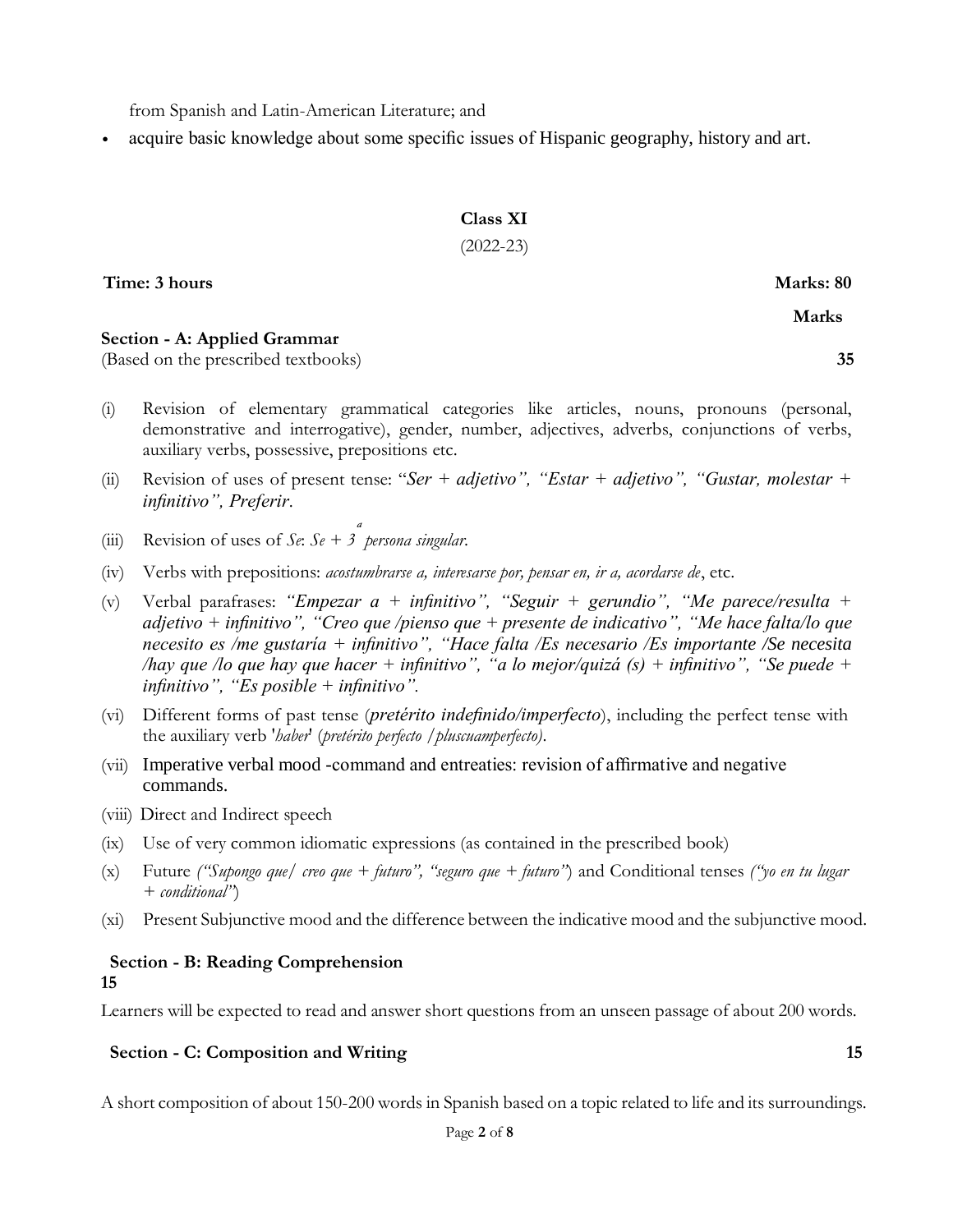# **Section - D: Culture/Civilization/Literature 15**

- Besides the cultural and civilizational information relating to Spanish-speaking countries acquired in Class IX and X, learners are expected to have basic information on some aspects of Spanish history like the Roman Empire, the Moorish domination, the consolidation of the Spanish kingdom after the reconquest (*la reconquista*), the Civil War, transition to democracy. Learners are expected to know simple facts about dates, reason and consequences.
- Learners will also explore different aspects of Spanish customs and traditions.
- The teacher is expected to make choices of texts as per the general competence of the class.
- Learners will learn about some important literary figures from Spain. The following additional choice of authors is added in addition to the ones prescribed in Classes IX and X:
	- a) Pedro Calderón de la Barca, works such as *El príncipe constante* and *La vida es sueño*
	- b) Antonio Buero Vallejo, works such as *Historia de una escalera* and *Hoy es fiesta*.

#### **Note for the teacher:**

1. The above content should be presented and integrated into didactic materials and communicative activities (related to school environment) inside the classroom in such a way that the learner develops the following competencies:

#### **Functional competencies:**

- *describir algo o alguien narrar en pasado*
- *hablar de acciones habituales en el presente y el pasado*
- 
- *comparar situaciones entre el pasado y el presente*
- 
- *expresar necesidad, deseo y finalidad*
- 
- 
- *hablar del futuro*
- *hablar de hábitos y costumbres hacer hipótesis sobre el presente*
	- *expresar grados de certeza respecto al futuro*
	- *expresar acuerdo y desacuerdo dar consejos y recomendaciones de forma personal e impersonal*
		- *expresar buenos deseos a otras personas*
- *contar experiencias conceder permiso y denegarlo*
- *2.* The following suggested **lexicon** to be integrated into materials and communicative activities in such a way that the learner practices the target language in real context with special emphasis on the aural comprehension and oral expression: *saludos* y *presentaciones, adjetivos de descripción física* y *de carácter, profesiones, actividades de ocio, costumbres, informática, medios de prensa (la radio, la prensa* y *la tele), el deporte, las dietas* y *la salud, restaurante, la medicina, enfermedades* y *remedios, expresiones de deseo, recetas de cocina, alimentos, etc.*
- *3.* Efforts should be made to provide **socio-cultural information** of Spanish-speaking countries: costumbres de los países hispánicos, el español en Internet, noticias de periódico, revistas, radio, lugares públicos e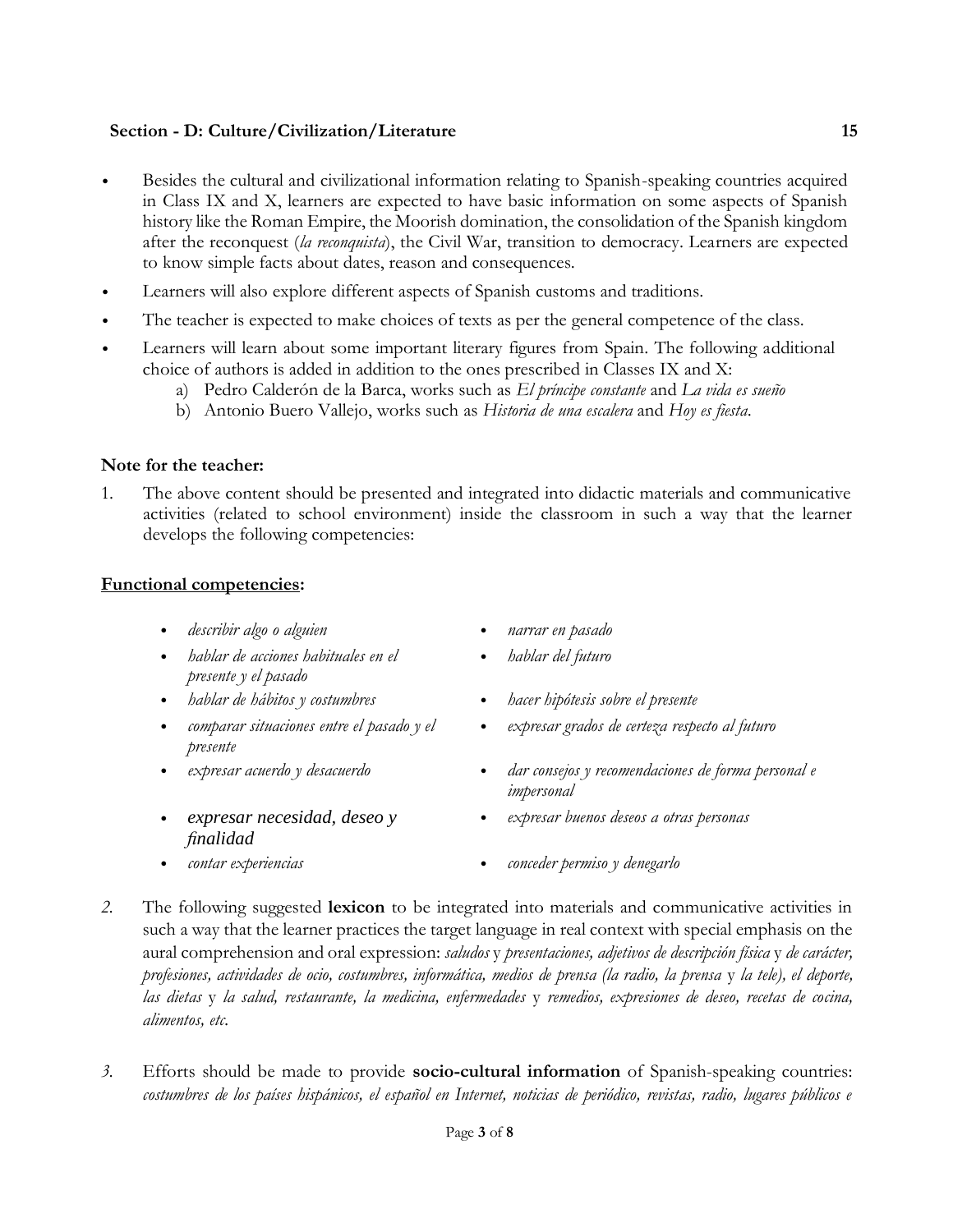*importantes* y *famosos en los países hispánicos, comidas típicas del mundo hispánico (ingredientes típicos), autores importantes de los países hispánicos, etc.*

4. The above-mentioned examples are suggestive and the teacher depending on the needs of the learners may improvise the same within the framework of the prescribed syllabus to facilitate the teaching and learning process.

**Prescribed textbook:** Relevant chapters may be referred to for use as per the prescribed syllabus.

• *Aula international 3* (CD+ workbook), by Jaime Corpas et.al, Difusión.

# **Reference textbook:**

- *Collins Gem Spanish School Dictionary,* Collins.
- *en acci*ó*n Curso de español* 2, (CD +workbook) by Elena Verdia, Marisa González, et. al., enclave ELE
- *Compañeros 3* (CD+workbook) by Francísca Castro, et. al., SGEL.
- • *En directo, nivel elemental & nivel medio* (CD + Workbook) by Aquilino Sánchez Pérez

# **e-Resources:**

- "Mi mundo en palabras": <https://cvc.cervantes.es/ensenanza/mimundo/default.htm>
- "Lecturas paso a paso" (lecturas adaptadas con actividades interactivas): <https://cvc.cervantes.es/aula/lecturas/>
- "Pasatiempos de Rayuela" (actividades interactivas): <https://cvc.cervantes.es/ensenanza/pasatiempos/default.php>
- "En sintonía con el español" (podcast en español): <https://cvc.cervantes.es/ensenanza/ese/default.htm>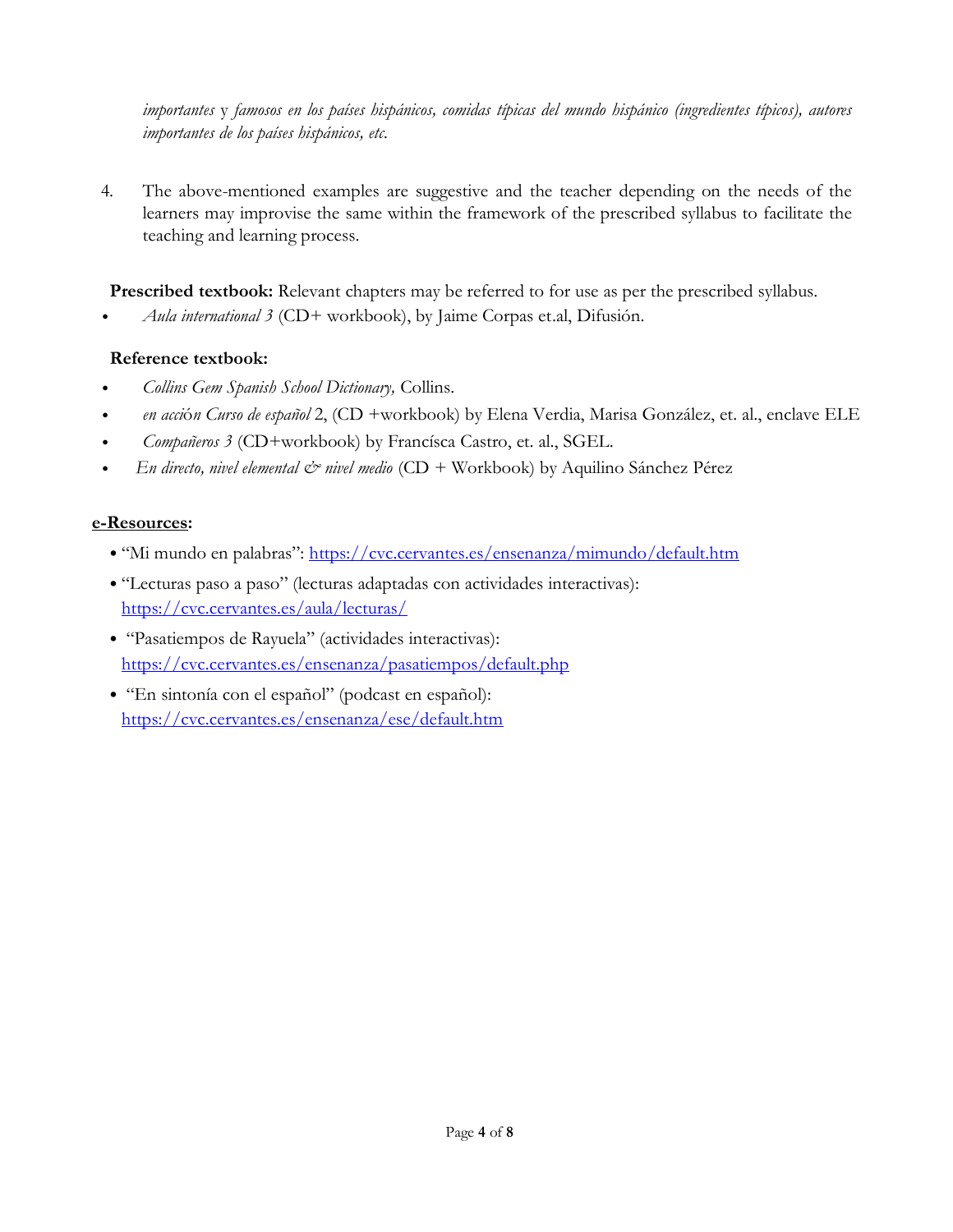# **Time: 3 hours** Marks: 80

#### **Section - A: Applied Grammar 35**

- (i) Revision of all Morphological and Syntactic elements prescribed for Class XI.
- *(ii) "Quiero /voy a intentar / pienso / tengo la intención de + infinitvo", "Ir + a + infinitivo", "Pensar + infinitivo", "Le importaría + infinitivo?", "Podría/podrá + infinitivo?", "Yo creo que / opino / pienso que + indicativo".*
- (iii) The subjunctive mood (present), its use as an independent clause and with conditional clauses:
	- "*Quiero/necesito* in present */* condicional tense + infinitivo".
	- "*Quieres que* + present tense of subjunctive, "*Que* + presente tense of subjunctive", "*Es necesario/ importante /esencial /mejor que* + subjunctive", "*¡Qué lástima/rabia/pena/suerte/ maravilla que* + present tense of subjunctive", "*Es mejor/ Lo mejor es que* + subjunctive", *"(No) (me, te,) gusta que* + subjunctive", "*Es una pena/lástima que* + subjunctive", "*Siempre que* + subjunctive", "*En caso de que* + subjunctive", "*Estar seguro de que, "dudo (de) que*+ subjunctive", "*Temo/ me preocupa que* + subjunctive".
	- "*A lo mejor, igual, seguramente* + adjective", "*Puede que, es posible que* + subjunctive".
- (iv) Use of the gerund and the participle.
- (v) Active and passive voice and the uses of "Se"

#### **Section - B: Reading Comprehension 15**

An unseen passage of about 200 words with questions to be answered in Spanish from the passage.

#### **Section - C: Composition and Writing 15** 15

A short composition in Spanish on a topic related to the life and its surrounding. (200 words)

#### **Section - D: Culture/Civilization/Literature 15**

- Basic information on history and culture of pre-colonial and postcolonial Latin America, besides the cultural and civilizational information acquired in Class XI.
- Learners are expected to know about the three most important pre-colonial cultures- the Aztecs, the Mayas, and the Incas. Learners are also expected to receive simple facts about the postcolonial history of Latin America like the war of Independence, the Mexican revolution, the Cuban revolution. Learners are expected to know simple facts about dates, reason and consequences.
- Learners will also explore different aspects of Latin American customs and traditions.
- The teacher is expected to make choices of texts as per the general competence of the class.
- Learners will learn about some important literary figures from Latin America. The following

 **Marks**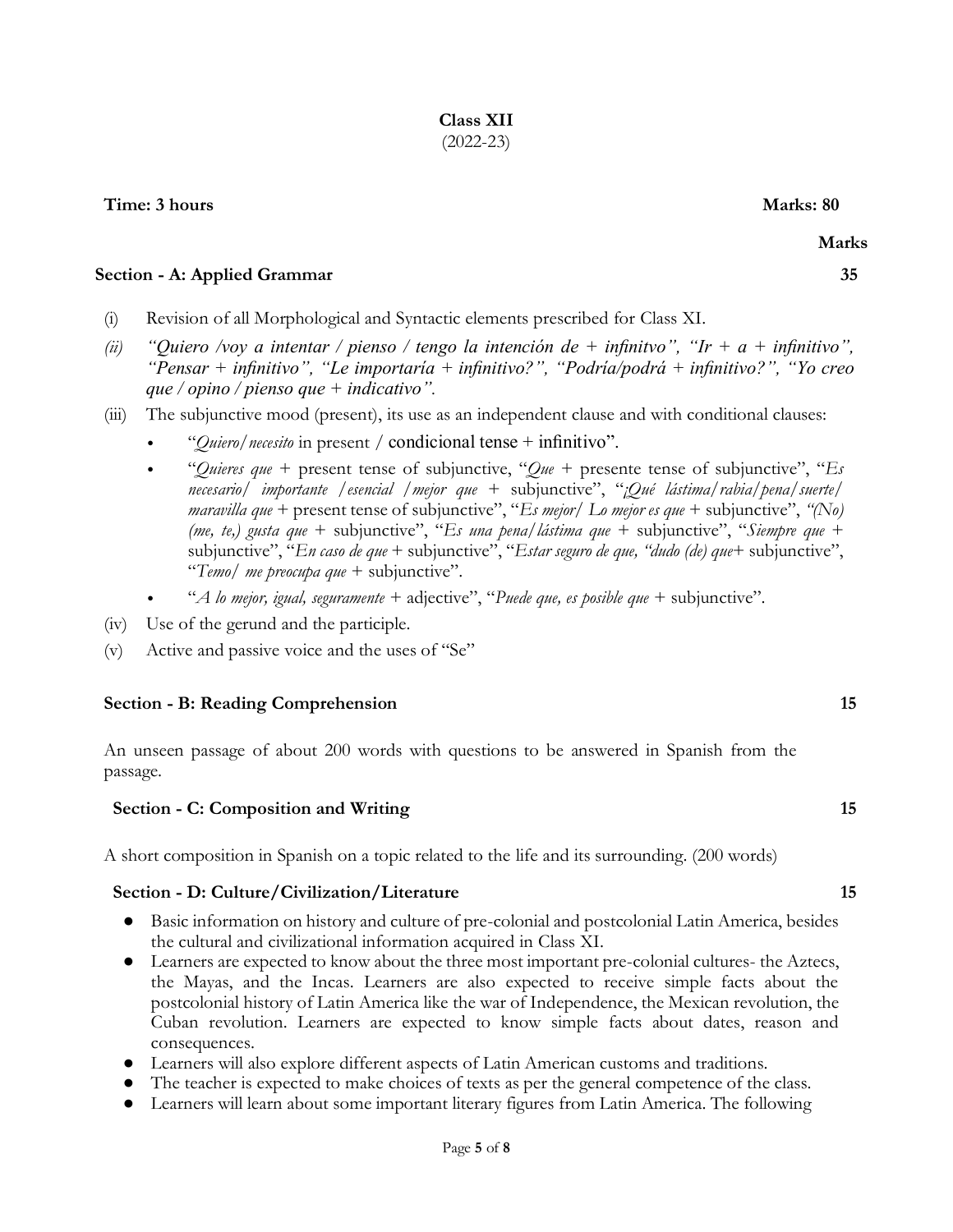additional choice of authors is added in addition to the ones prescribed in Class XI:

a)Octavio Paz, works such as *Vislumbres de la India* and *Cuento de dos jardines* 

b) Rubén Darío, works such as *Azul* and *La isla de oro*.

# **Note for the teacher:**

1. The above content should be presented and integrated into didactic materials and communicative activities (related to school environment) inside the classroom in such a way that the learner develops the following competencies:

# **Functional competencies:**

- *preguntar por la existencia de algo o alguien* y *expresar expresar duda* y *formular hipótesis desconocimiento de algo o alguien*
- *pedir* y *ofrecer ayuda/información expresar deseos*
- 
- *expresar dudas* y *tomar una decisión expresar probabilidad* y *condiciones*
- 
- *expresar* y *preguntar por planes futuros* y *de las situaciones futuras no seguras*
- 
- *expresar la intención de hacer algo opinar, justificar* y *argumentar una opinión*
	-
- *sugerir actividades* y *planes expresar sentimientos, temor, preocupación o grado de seguridad*
- *2.* The following suggested **lexicon** to be integrated into materials and communicative activities in such a way that the learner practices the target language in real context: *ir de compras, los viajes, el clima, paisajes naturales, las vacaciones, servicios de un hotel* y *agencias de viaje, monumentos históricos, géneros literarios, la música, el cine, la prensa, la Internet, el teléfono móvil, la moda, la publicidad, electrodomésticos, etc.*
- *3.* Efforts should be made to provide **socio-cultural information** of Spanish-speaking countries: *ferias*  y *festivales de los países hispánicos, lugares de interés turístico* y *monumentos en los países de habla hispana, modos de viajar* y *medios de transporte, escritores* y *poetas importantes de la literatura hispánica, la música* y *películas hispánicas, etc.*
- 4. The above-mentioned examples are suggestive and the teacher depending on the needs of the learners may improvise the same within the framework of the prescribed syllabus to facilitate the teaching and learning process.

**Prescribed textbook:** Relevant chapters may be referred to for use as per the prescribed syllabus.

• *Aula international 3* (CD + workbook), by Jaime Corpas, Difusión.

#### **Reference textbook:**

- *Collins Gem Spanish School Dictionary,* Collins.
- *en acci*ó*n Curso de español* 2, (CD + workbook) by Elena Verdia, Marisa Gonzalez, et. al., enClave ELE
- *Compañeros 3* (CD + workbook) by Francísca Castro, et. al., SGEL.
- *En directo, nivel medio* (CD + Workbook) by Aquilino Sánchez Pérez

#### **e-Resources:**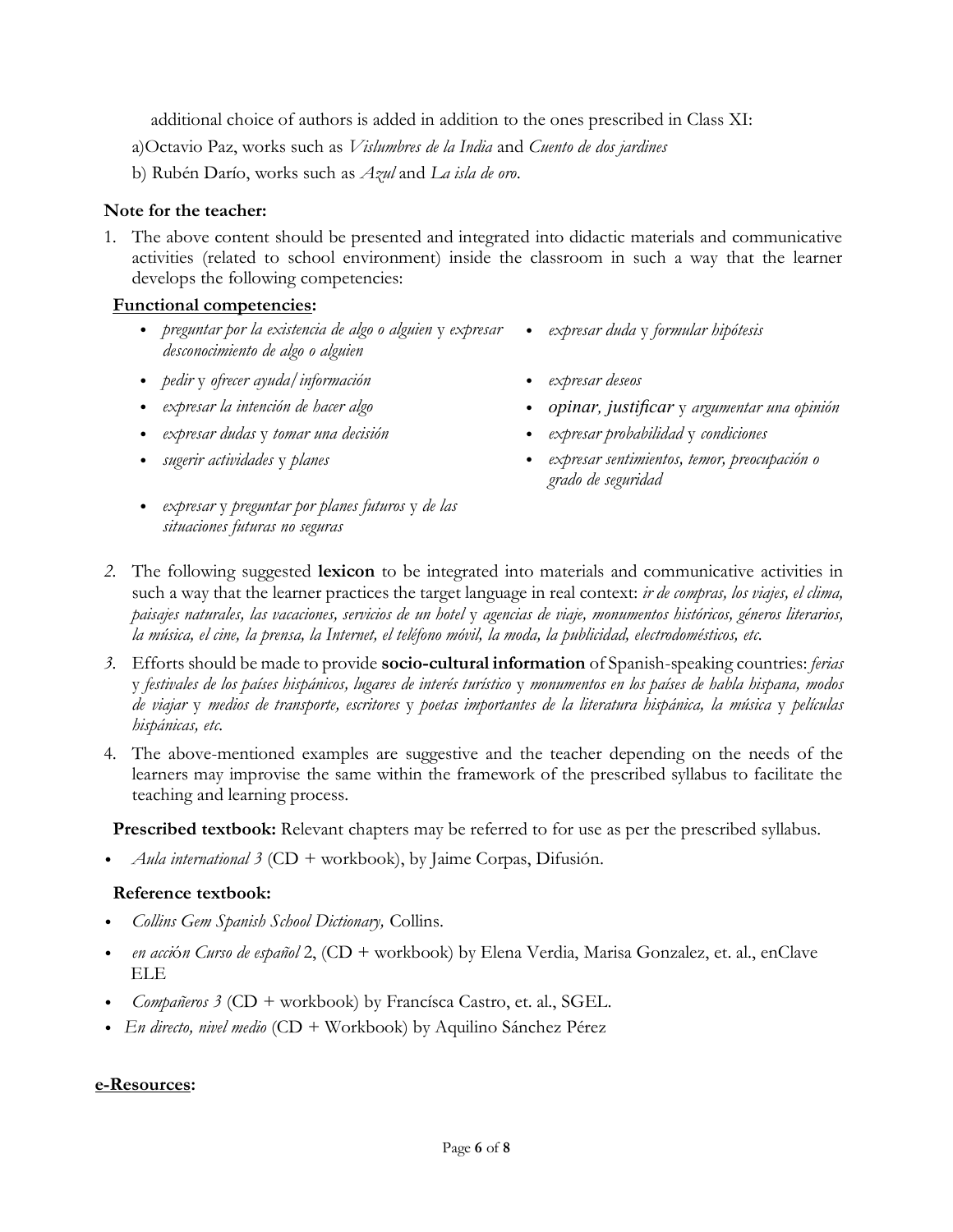- "Mi mundo en palabras": <https://cvc.cervantes.es/ensenanza/mimundo/default.htm>
- "Lecturas paso a paso" (lecturas adaptadas con actividades interactivas): <https://cvc.cervantes.es/aula/lecturas/>
- "Pasatiempos de Rayuela" (actividades interactivas): <https://cvc.cervantes.es/ensenanza/pasatiempos/default.php>
- "En sintonía con el español" (podcast en español): <https://cvc.cervantes.es/ensenanza/ese/default.htm>